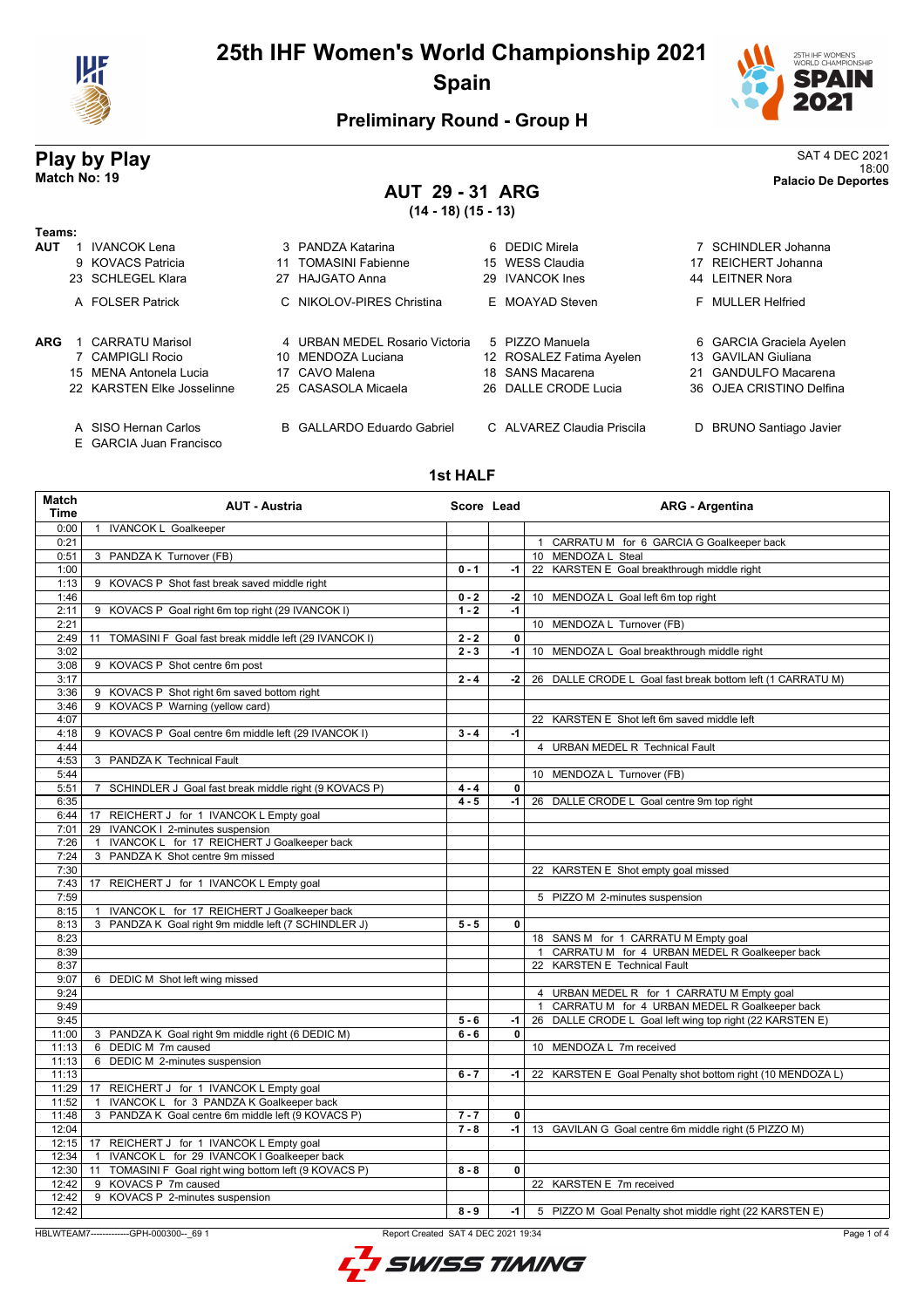



# **Preliminary Round - Group H**

**Play by Play** SAT 4 DEC 2021 18:00 **Match No: 19 Palacio De Deportes**

### **AUT 29 - 31 ARG (14 - 18) (15 - 13)**

**1st HALF**

| Match<br>Time  | <b>AUT - Austria</b>                                         | Score Lead |      | <b>ARG - Argentina</b>                                     |
|----------------|--------------------------------------------------------------|------------|------|------------------------------------------------------------|
| 12:56          | 17 REICHERT J for 1 IVANCOK L Empty goal                     |            |      |                                                            |
| 13:39          | IVANCOK L for 3 PANDZA K Goalkeeper back<br>$\overline{1}$   |            |      |                                                            |
| 13:37          | 17 REICHERT J Shot right 9m blocked                          |            |      |                                                            |
| 13:51          | 3 PANDZA K for 1 IVANCOK L Empty goal                        |            |      |                                                            |
| 13:47          |                                                              | $8 - 10$   | $-2$ | 1 CARRATU M Goal empty goal middle centre                  |
| 14:11          | 29 IVANCOK I 7m received                                     |            |      |                                                            |
| 14:18          | 1 IVANCOK L for 17 REICHERT J Goalkeeper back                |            |      |                                                            |
| 14:28          | 7 SCHINDLER J 7m received                                    |            |      |                                                            |
| 14:43          | SCHINDLER J Goal Penalty shot middle right<br>$\overline{7}$ | $9 - 10$   | $-1$ |                                                            |
| 15:06          |                                                              | $9 - 11$   | $-2$ | 10 MENDOZA L Goal centre 6m bottom left (22 KARSTEN E)     |
| 15:06          | 29 IVANCOK I Shot centre 6m saved middle centre              |            |      |                                                            |
| 15:19          | 6 DEDIC M Shot centre 6m saved bottom centre                 |            |      |                                                            |
| 15:58          |                                                              |            |      | 4 URBAN MEDEL R Shot right wing saved bottom right         |
| 16:25          | 3 PANDZA K Turnover                                          |            |      |                                                            |
| 16:37<br>17:12 | 3 PANDZA K Turnover                                          |            |      | 26 DALLE CRODE L Shot left wing post                       |
| 17:15          | 17 REICHERT J 2-minutes suspension                           |            |      |                                                            |
| 17:31          |                                                              |            |      | 26 DALLE CRODE L Shot left wing missed                     |
| 17:50          | 29 IVANCOK I for 1 IVANCOK L Empty goal                      |            |      |                                                            |
| 18:25          | 9 KOVACS P 7m received                                       |            |      | 10 MENDOZA L 7m caused                                     |
| 18:32          | 1 IVANCOK L for 7 SCHINDLER J Goalkeeper back                |            |      |                                                            |
| 18:38          |                                                              |            |      | 5 PIZZO M for 1 CARRATU M Empty goal                       |
| 18:38          |                                                              |            |      | 12 ROSALEZ F for 18 SANS M Goalkeeper back                 |
| 18:43          | 3 PANDZA K Penalty shot post                                 |            |      |                                                            |
| 18:54          |                                                              |            |      | 1 CARRATU M for 12 ROSALEZ F Goalkeeper Substitution       |
| 19:09          |                                                              | $9 - 12$   | $-3$ | 4 URBAN MEDEL R Goal right wing middle left (10 MENDOZA L) |
| 19:49          | Team timeout                                                 |            |      |                                                            |
| 19:55          | REICHERT J Shot centre 9m post<br>17                         |            |      |                                                            |
| 20:31          | 3 PANDZA K Shot right 9m missed                              |            |      |                                                            |
| 21:09          |                                                              | $9 - 13$   | -4 l | 22 KARSTEN E Goal right 9m middle left (10 MENDOZA L)      |
| 21:27          | 44 LEITNER N for 1 IVANCOK L Empty goal                      |            |      |                                                            |
| 21:51          | 1 IVANCOK L for 17 REICHERT J Goalkeeper back                |            |      |                                                            |
| 21:48          | 3 PANDZA K Shot centre 9m post                               |            |      |                                                            |
| 21:54          | 11 TOMASINI F Turnover                                       |            |      |                                                            |
| 22:31          |                                                              |            |      | Team timeout                                               |
| 22:31          |                                                              | $9 - 14$   | -5   | 4 URBAN MEDEL R Goal right wing middle left (22 KARSTEN E) |
| 22:45          | 17 REICHERT J Technical Fault                                |            |      |                                                            |
| 23:18          |                                                              | $9 - 15$   | $-6$ | 22 KARSTEN E Goal centre 9m bottom centre (18 SANS M)      |
| 23:32          | 27 HAJGATO A for 1 IVANCOK L Goalkeeper Substitution         |            |      |                                                            |
| 24:06          | 9 KOVACS P Goal breakthrough middle left                     | $10 - 15$  | -5   |                                                            |
| 24:34          |                                                              |            |      | 10 MENDOZA L Turnover                                      |
| 25:03          | 3 PANDZA K Goal right 9m middle left (9 KOVACS P)            | $11 - 15$  | -4   |                                                            |
| 25:38          |                                                              | $11 - 16$  | $-5$ | 26 DALLE CRODE L Goal breakthrough middle right            |
| 25:45          | 3 PANDZA K Turnover                                          |            |      |                                                            |
| 26:20          |                                                              |            |      | 15 MENA A Shot centre 6m missed                            |
| 26:33          | 29 IVANCOK I Goal left 6m bottom right (9 KOVACS P)          | $12 - 16$  | $-4$ |                                                            |
| 27:31          |                                                              |            |      | 22 KARSTEN E Shot left 9m saved bottom right               |
| 27:42          | 9 KOVACS P Goal breakthrough bottom centre                   | $13 - 16$  | $-3$ |                                                            |
| 28:12          | 3 PANDZA K 2-minutes suspension                              |            |      |                                                            |
| 28:24          |                                                              | $13 - 17$  | $-4$ | 15 MENA A Goal centre 6m middle right (22 KARSTEN E)       |
| 28:42          | 23 SCHLEGEL K for 27 HAJGATO A Empty goal                    |            |      |                                                            |
| 28:56          | 23 SCHLEGEL K Goal right 9m middle left (7 SCHINDLER J)      | $14 - 17$  | $-3$ |                                                            |
| 29:04          | 27 HAJGATO A for 9 KOVACS P Goalkeeper back                  |            |      |                                                            |
| 29:23          |                                                              | $14 - 18$  | $-4$ | 22 KARSTEN E Goal left 6m middle right (17 CAVO M)         |
| 29:37          | 9 KOVACS P for 27 HAJGATO A Empty goal                       |            |      |                                                            |

### **2nd HALF**

| Match<br>Time | <b>AUT - Austria</b>                                  | Score Lead                          |      | <b>ARG - Argentina</b>                               |             |
|---------------|-------------------------------------------------------|-------------------------------------|------|------------------------------------------------------|-------------|
| 30:00         | 27 HAJGATO A Goalkeeper                               |                                     |      | <b>CARRATU M Goalkeeper</b>                          |             |
| 30:24         |                                                       |                                     |      | 12 ROSALEZ F for 1 CARRATU M Goalkeeper Substitution |             |
| 30:11         | 29 IVANCOK I Goal fast break bottom right (6 DEDIC M) | $15 - 18$                           | -3   |                                                      |             |
| 30:48         |                                                       | $15 - 19$                           | -4 1 | 22 KARSTEN E Goal left wing bottom right             |             |
| 31:13         | 29 IVANCOK I Shot centre 9m saved bottom left         |                                     |      |                                                      |             |
| 32:02         | 29 IVANCOK I Block                                    |                                     |      | 22 KARSTEN E Shot centre 9m blocked                  |             |
| 32:17         |                                                       |                                     |      | 17 CAVO M Shot centre 9m missed                      |             |
| 32:27         | 3 PANDZA K Goal right 9m bottom right (29 IVANCOK I)  | $16 - 19$                           | -3   |                                                      |             |
| 33:15         | 6 DEDIC M 7m caused                                   |                                     |      | 17 CAVO M 7m received                                |             |
|               | HBLWTEAM7-------------GPH-000300-- 69 1               | Report Created SAT 4 DEC 2021 19:34 |      |                                                      | Page 2 of 4 |

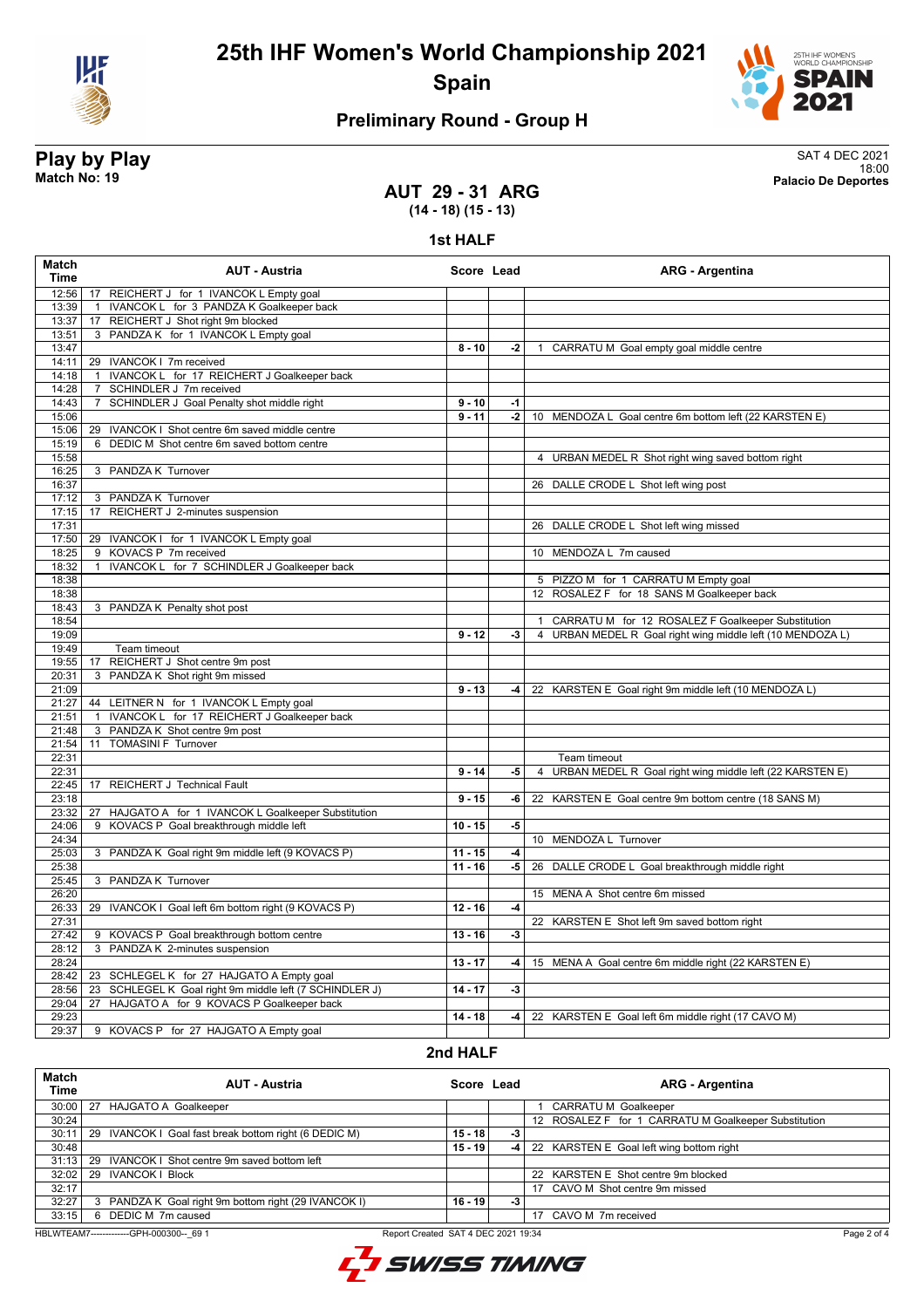



# **Preliminary Round - Group H**

**Play by Play**<br>Match No: 19<br>Palacio De Deportes 18:00 **Match No: 19 Palacio De Deportes**

### **AUT 29 - 31 ARG (14 - 18) (15 - 13)**

**2nd HALF**

| Match<br>Time  | <b>AUT - Austria</b>                                                                                 | Score Lead             |            | <b>ARG - Argentina</b>                                                                           |
|----------------|------------------------------------------------------------------------------------------------------|------------------------|------------|--------------------------------------------------------------------------------------------------|
| 33:15          | 6 DEDIC M 2-minutes suspension                                                                       |                        |            |                                                                                                  |
| 33:15          |                                                                                                      | $16 - 20$              | $-4$       | 22 KARSTEN E Goal Penalty shot bottom left (17 CAVO M)                                           |
| 33:34          | 23 SCHLEGEL K for 27 HAJGATO A Empty goal                                                            |                        |            |                                                                                                  |
| 34:12<br>34:17 | HAJGATO A for 11 TOMASINI F Goalkeeper back<br>27<br>29 IVANCOK I Shot centre 9m saved bottom centre |                        |            |                                                                                                  |
| 34:42          |                                                                                                      |                        |            | 17 CAVO M Shot centre 9m saved                                                                   |
| 34:54          | TOMASINI F for 27 HAJGATO A Empty goal<br>11                                                         |                        |            |                                                                                                  |
| 35:11          | 23 SCHLEGEL K Shot centre 9m blocked                                                                 |                        |            | 15 MENA A Block                                                                                  |
| 35:30          | HAJGATO A for 9 KOVACS P Goalkeeper back<br>27                                                       |                        |            |                                                                                                  |
| 35:49          |                                                                                                      | $16 - 21$              | -5         | CAVO M Goal right 6m bottom left (15 MENA A)<br>17                                               |
| 36:19          | 9 KOVACS P Shot right 6m missed                                                                      |                        |            |                                                                                                  |
| 37:21          | 29 IVANCOK   7m caused                                                                               |                        |            | 22 KARSTEN E 7m received                                                                         |
| 37:44          |                                                                                                      | $16 - 22$              | -6         | 5 PIZZO M Goal Penalty shot middle left (22 KARSTEN E)                                           |
| 38:17          | 29 IVANCOK I Shot left 6m saved bottom right                                                         |                        |            |                                                                                                  |
| 38:50<br>39:03 | Team timeout                                                                                         | $16 - 23$              | -7         | 22 KARSTEN E Goal centre 6m top left (4 URBAN MEDEL R)                                           |
| 39:16          | 3 PANDZA K Goal centre 9m middle right (23 SCHLEGEL K)                                               | $17 - 23$              | -6         |                                                                                                  |
| 39:50          |                                                                                                      | $17 - 24$              | -7         | 25 CASASOLA M Goal centre 9m bottom left (22 KARSTEN E)                                          |
| 40:05          | 3 PANDZA K 7m received                                                                               |                        |            | 5 PIZZO M 7m caused                                                                              |
| 40:05          |                                                                                                      |                        |            | 5 PIZZO M 2-minutes suspension                                                                   |
| 40:07          | 9 KOVACS P Goal Penalty shot top right (3 PANDZA K)                                                  | $18 - 24$              | -6         |                                                                                                  |
| 40:21          |                                                                                                      |                        |            | 22 KARSTEN E for 12 ROSALEZ F Empty goal                                                         |
| 40:52          |                                                                                                      |                        |            | 12 ROSALEZ F for 26 DALLE CRODE L Goalkeeper back                                                |
| 40:50          |                                                                                                      |                        |            | 22 KARSTEN E Technical Fault                                                                     |
| 41:00          | 23 SCHLEGEL K 7m received                                                                            |                        |            | 22 KARSTEN E 7m caused                                                                           |
| 41:06          |                                                                                                      |                        |            | 1 CARRATU M for 12 ROSALEZ F Goalkeeper Substitution                                             |
| 41:06<br>41:20 | 9 KOVACS P Goal Penalty shot bottom centre (23 SCHLEGEL K)                                           | 19 - 24                | -5         |                                                                                                  |
| 41:47          |                                                                                                      |                        |            | 26 DALLE CRODE L for 1 CARRATU M Empty goal<br>12 ROSALEZ F for 26 DALLE CRODE L Goalkeeper back |
| 41:43          |                                                                                                      |                        |            | 17 CAVO M Shot centre 6m saved middle centre                                                     |
| 41:52          | 3 PANDZA K Goal empty goal bottom centre (27 HAJGATO A)                                              | $20 - 24$              | -4         |                                                                                                  |
| 42:30          |                                                                                                      |                        |            | 17 CAVO M Turnover                                                                               |
| 42:38          | 9 KOVACS P Goal fast break middle right (7 SCHINDLER J)                                              | $21 - 24$              | $-3$       |                                                                                                  |
| 43:17          |                                                                                                      |                        |            | 22 KARSTEN E Shot centre 6m saved bottom centre                                                  |
| 43:26          | 9 KOVACS P Shot centre 6m saved bottom centre                                                        |                        |            |                                                                                                  |
| 43:43          |                                                                                                      |                        |            | 4 URBAN MEDEL R Shot right wing saved bottom centre                                              |
| 44:15<br>44:28 | 23 SCHLEGEL K Goal centre 6m bottom right (3 PANDZA K)                                               | $22 - 24$<br>$22 - 25$ | -2<br>$-3$ | 26 DALLE CRODE L Goal left wing bottom right (22 KARSTEN E)                                      |
| 44:57          |                                                                                                      |                        |            | 15 MENA A 2-minutes suspension                                                                   |
| 45:08          | 23 SCHLEGEL K Goal breakthrough bottom left                                                          | $23 - 25$              | $-2$       |                                                                                                  |
| 45:27          |                                                                                                      |                        |            | 13 GAVILAN G for 12 ROSALEZ F Empty goal                                                         |
| 45:43          |                                                                                                      |                        |            | 12 ROSALEZ F for 26 DALLE CRODE L Goalkeeper back                                                |
| 45:57          |                                                                                                      | $23 - 26$              | -3         | 4 URBAN MEDEL R Goal right wing bottom left (10 MENDOZA L)                                       |
| 46:23          | 3 PANDZA K Goal breakthrough bottom centre (9 KOVACS P)                                              | $24 - 26$              | $-2$       |                                                                                                  |
| 46:57          |                                                                                                      | $24 - 27$              | $-3$       | 10 MENDOZA L Goal breakthrough top left (22 KARSTEN E)                                           |
| 47:29          | 9 KOVACS P Shot left 6m post                                                                         |                        |            |                                                                                                  |
| 47:35<br>48:09 | 9 KOVACS P Goal centre 6m bottom right (11 TOMASINI F)                                               | $25 - 27$              | $-2$       | 4 URBAN MEDEL R Shot right wing saved bottom centre                                              |
| 48:26          | 23 SCHLEGEL K Shot fast break saved middle left                                                      |                        |            |                                                                                                  |
| 48:52          | 23 SCHLEGEL K Turnover                                                                               |                        |            |                                                                                                  |
| 49:42          | 23 SCHLEGEL K 7m caused                                                                              |                        |            | 25 CASASOLA M 7m received                                                                        |
| 49:42          | SCHLEGEL K 2-minutes suspension<br>23                                                                |                        |            |                                                                                                  |
| 49:43          |                                                                                                      | $25 - 28$              | -3         | KARSTEN E Goal Penalty shot top right (25 CASASOLA M)<br>22                                      |
| 49:57          | 6 DEDIC M for 27 HAJGATO A Empty goal                                                                |                        |            |                                                                                                  |
| 50:18          | F MULLER H Warning (yellow card) bench punishment                                                    |                        |            |                                                                                                  |
| 50:34          | 3 PANDZA K Shot left 9m post                                                                         |                        |            |                                                                                                  |
| 50:39          | HAJGATO A for 11 TOMASINI F Goalkeeper back<br>27                                                    |                        |            |                                                                                                  |
| 51:10<br>51:14 | TOMASINI F for 27 HAJGATO A Empty goal<br>11                                                         |                        |            | 26 DALLE CRODE L Shot left 6m missed                                                             |
| 51:21          | TOMASINI F Technical Fault (FB)<br>11                                                                |                        |            |                                                                                                  |
| 51:29          |                                                                                                      | $25 - 29$              | $-4$       | 22 KARSTEN E Goal empty goal middle centre (12 ROSALEZ F)                                        |
| 52:34          | HAJGATO A for 23 SCHLEGEL K Goalkeeper back<br>27                                                    |                        |            |                                                                                                  |
| 52:47          | 9 KOVACS P Shot left 6m saved middle right                                                           |                        |            |                                                                                                  |
| 53:09          |                                                                                                      |                        |            | Team timeout                                                                                     |
| 53:29          |                                                                                                      | $25 - 30$              | -5         | 22 KARSTEN E Goal centre 9m top right                                                            |
| 53:56          |                                                                                                      |                        |            | 10 MENDOZA L 2-minutes suspension                                                                |
| 54:08          | 3 PANDZA K Goal left 6m bottom centre (9 KOVACS P)                                                   | 26 - 30                | -4         |                                                                                                  |
| 54:21          |                                                                                                      |                        |            | 17 CAVO M for 12 ROSALEZ F Empty goal                                                            |

HBLWTEAM7-------------GPH-000300--\_69 1 Report Created SAT 4 DEC 2021 19:34